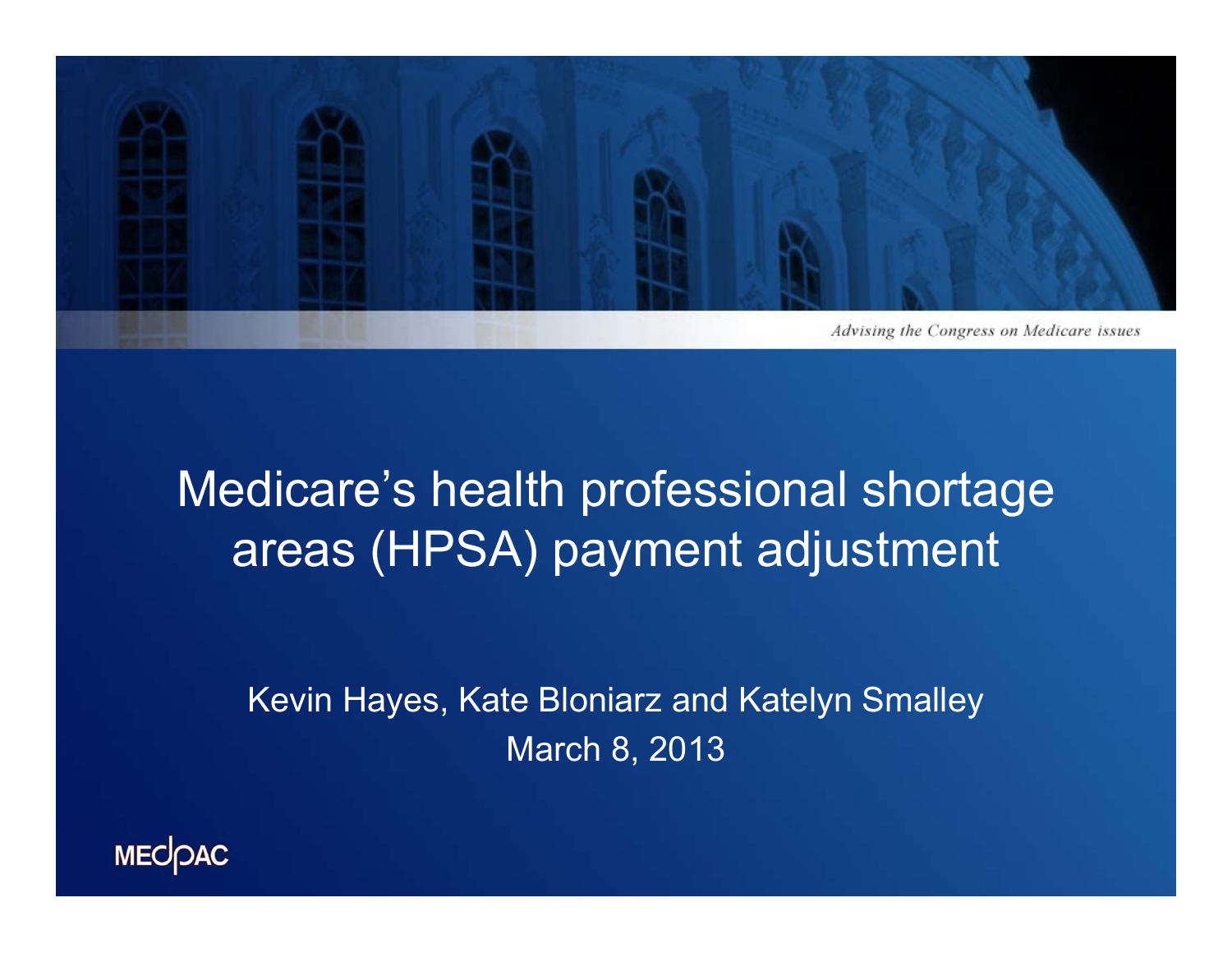#### Today's discussion

- Rationale for reviewing the HPSA payment adjustment
- **Definition of HPSA and Medicare's** HPSA payment adjustment
- **Inducer 1.5 Section 1.5 Fearth in EV SA designation and 1.5 Fearth III** payment adjustment
- **Next steps**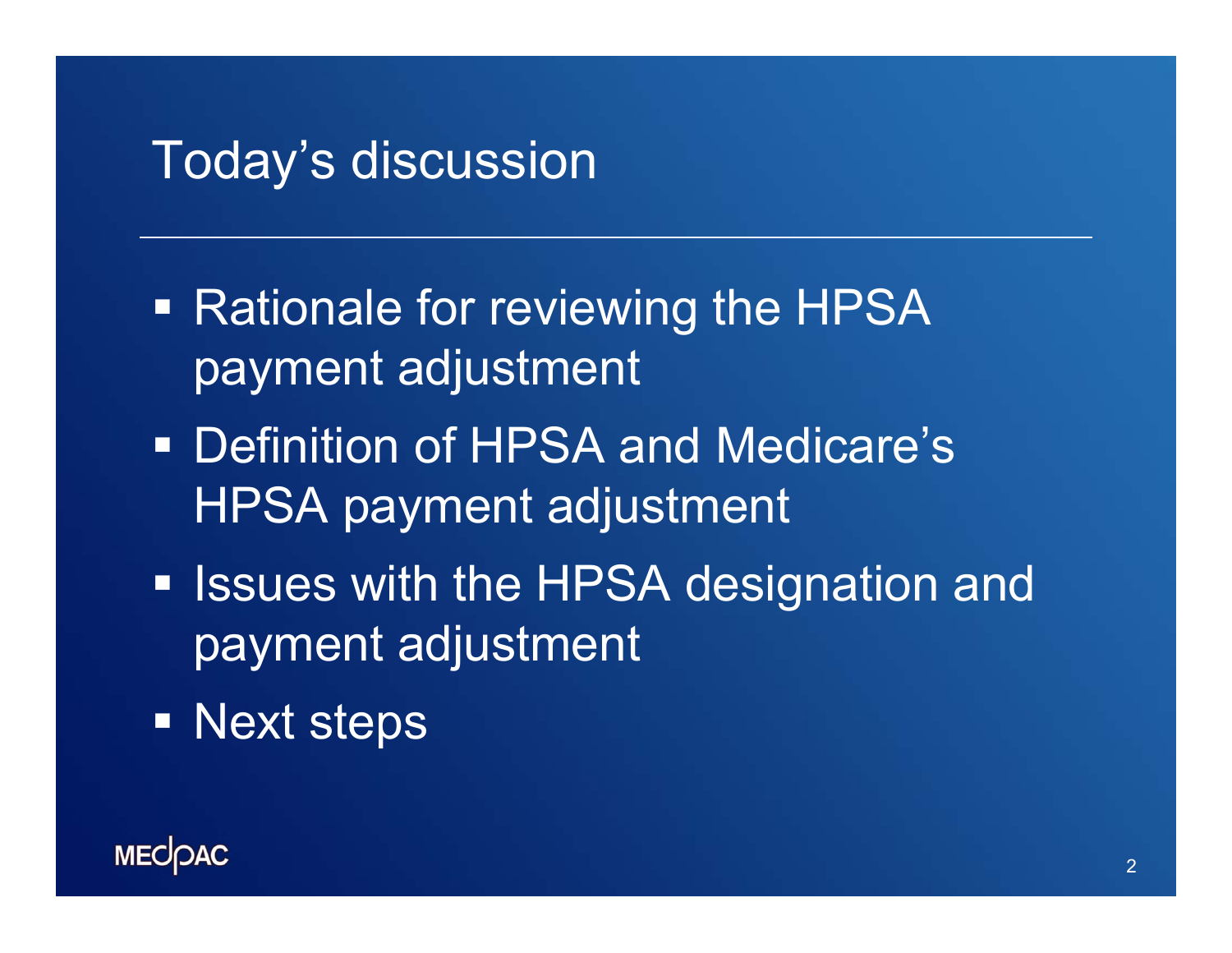## Mandated report on geographic practice cost index (GPCI) for work

- Should fee schedule have a work GPCI?
- **Evaluation framework: Spending, access,** quality, advancing payment reform
- Access finding: GPCI's impact is unclear
- **Instead of broad scale policies (e.g., floor** on work GPCI), other policies can be more targeted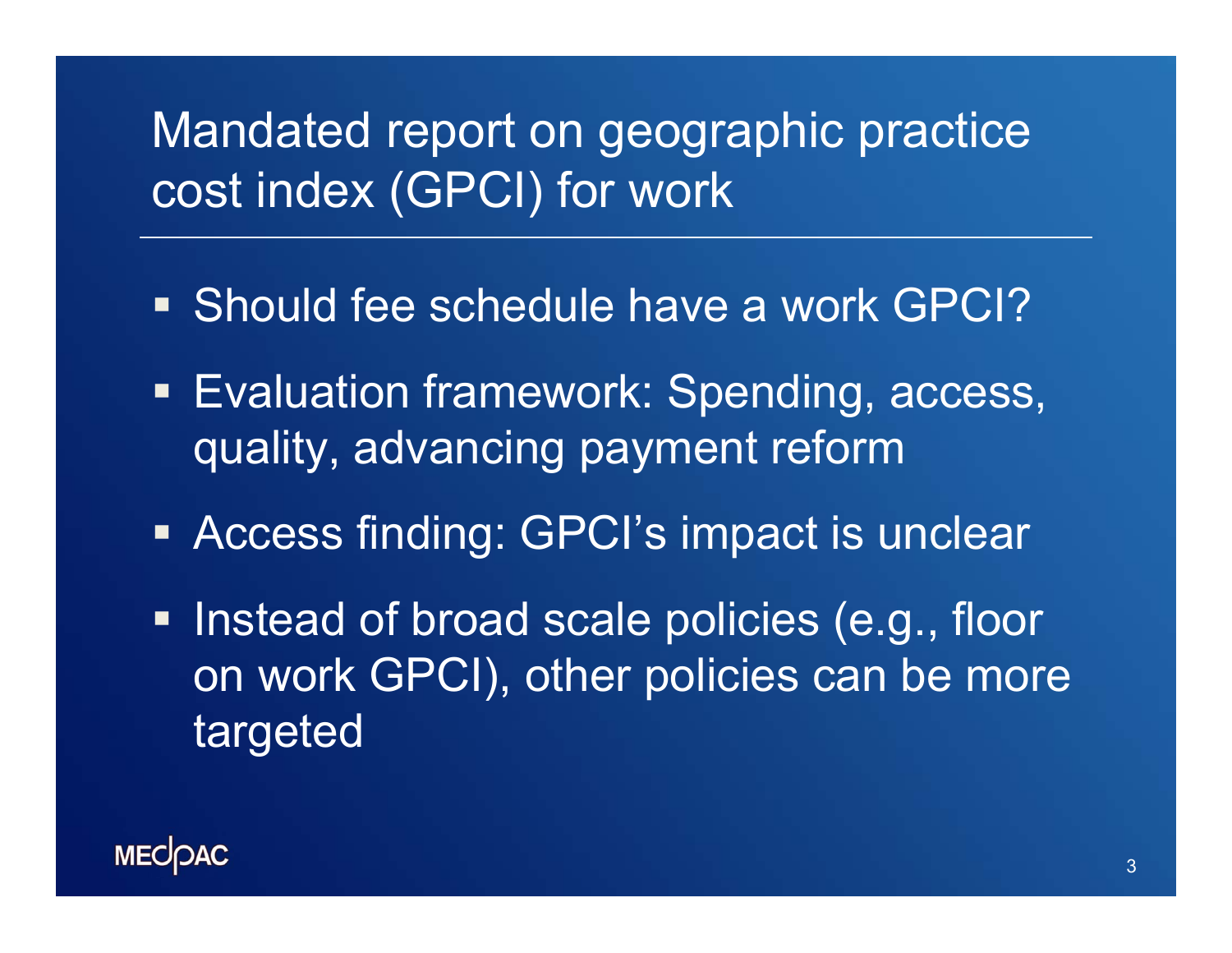#### Designation of HPSAs

#### Focus on supply

- Ratio general population-to-practitioner ≥3,500:1
- **EXTE:** Lower ratio if other factors (e.g., infant mortality rate) apply
- **Directs resources under 30 federal programs** (e.g., National Health Service Corps)
- **Not based on Medicare-specific measures**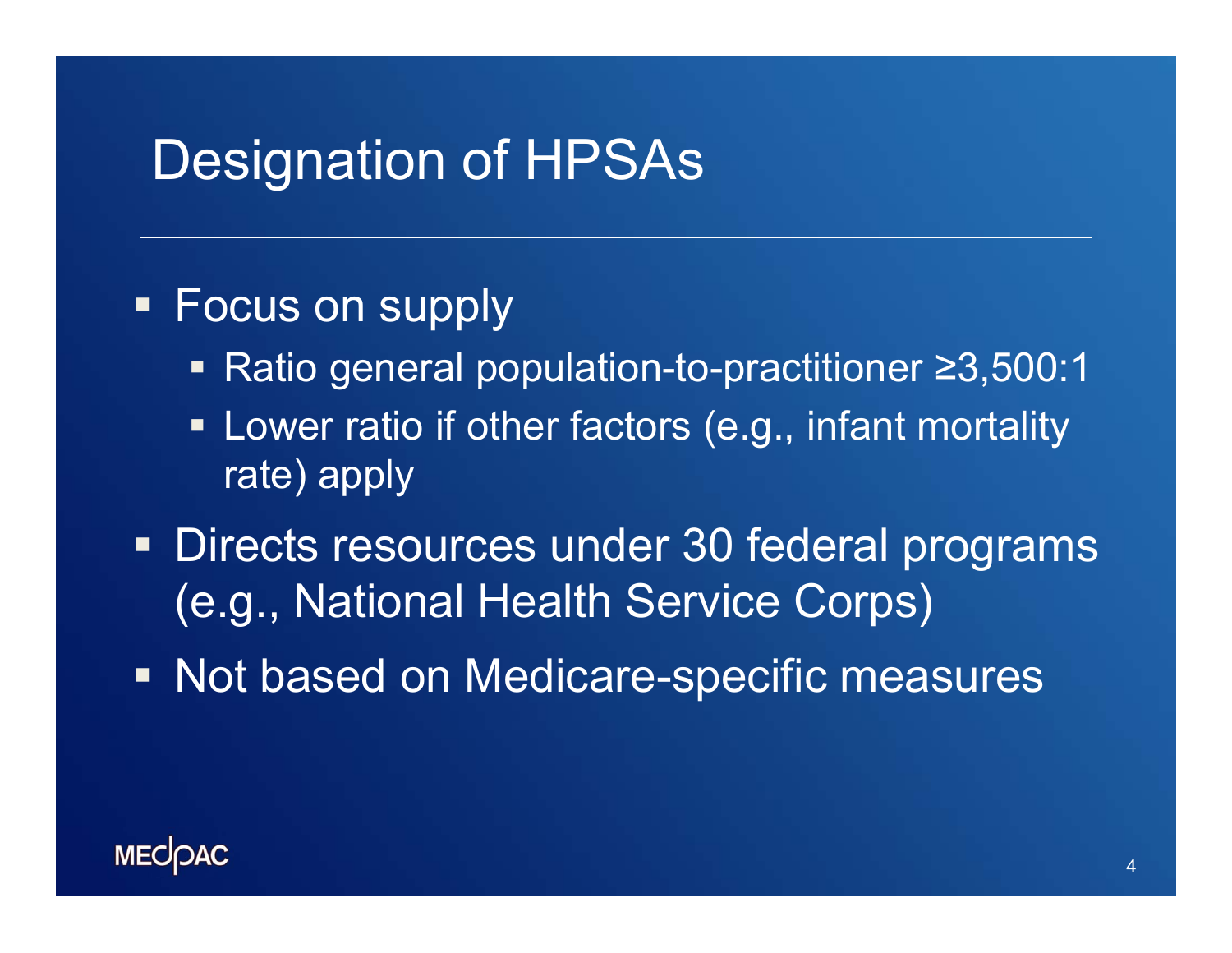## HPSA payment adjustment

#### **10% bonus for services furnished in HPSA**

- **Physicians' professional services**
- **Pashiatrists' services (in primary care or mental** health HPSA)
- General surgeons' major procedures: (10% X 2)
- Eligibility limited to physicians
- **Option for critical access hospitals** 
	- 15% above fee schedule for professional services
	- 10% additional adjustment if HPSA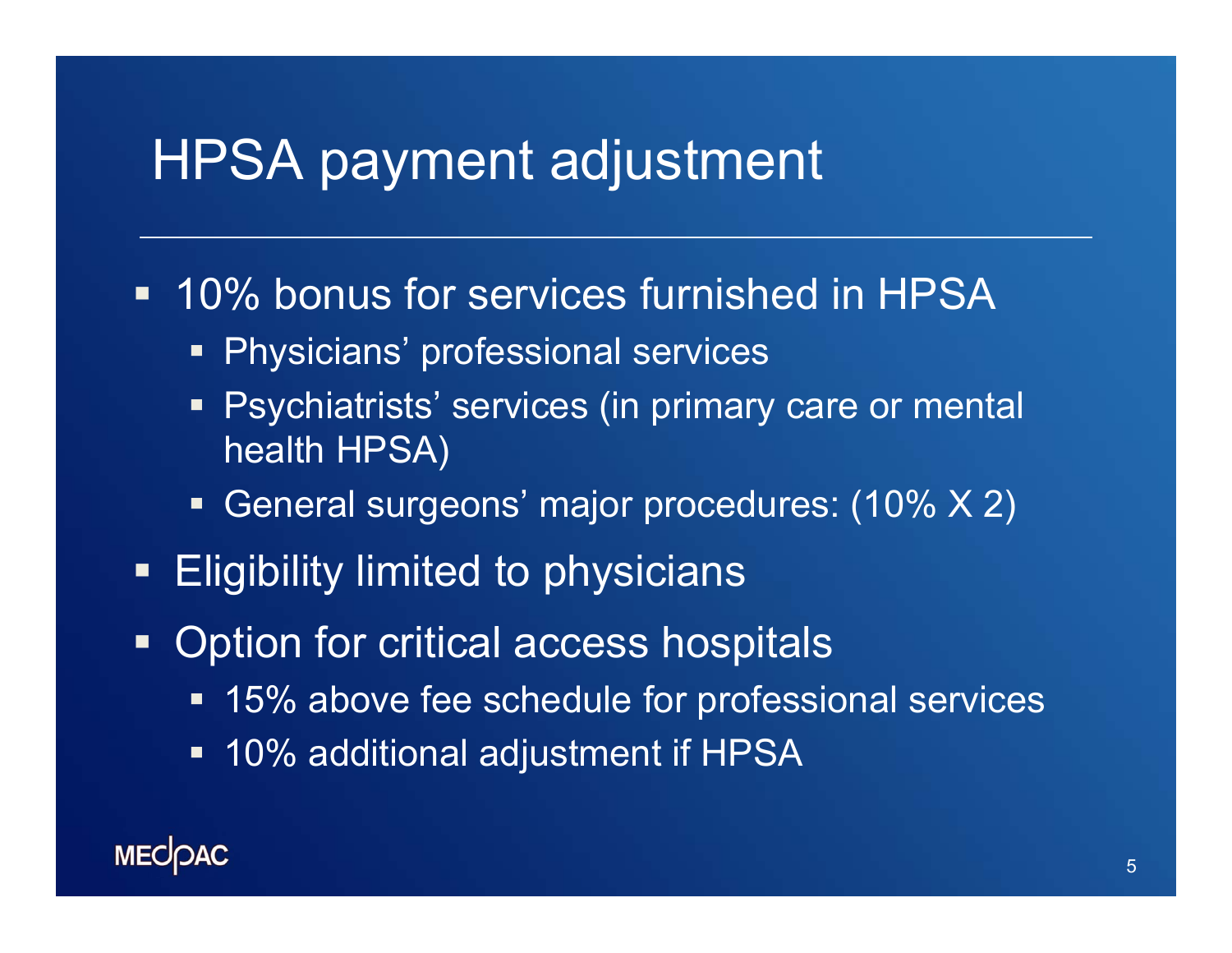## Location of primary care geographic HPSA areas, 2013



Note: Map excludes Hawaii and Alaska. Points represent zip codes included in whole‐county HPSA areas or partial county HPSA areas. In these areas the Medicare payment adjustment is made automatically based on the zip code on the claim. Source: CMS data file of zip codes automatically eligible for Medicare HPSA adjustment in 2013.

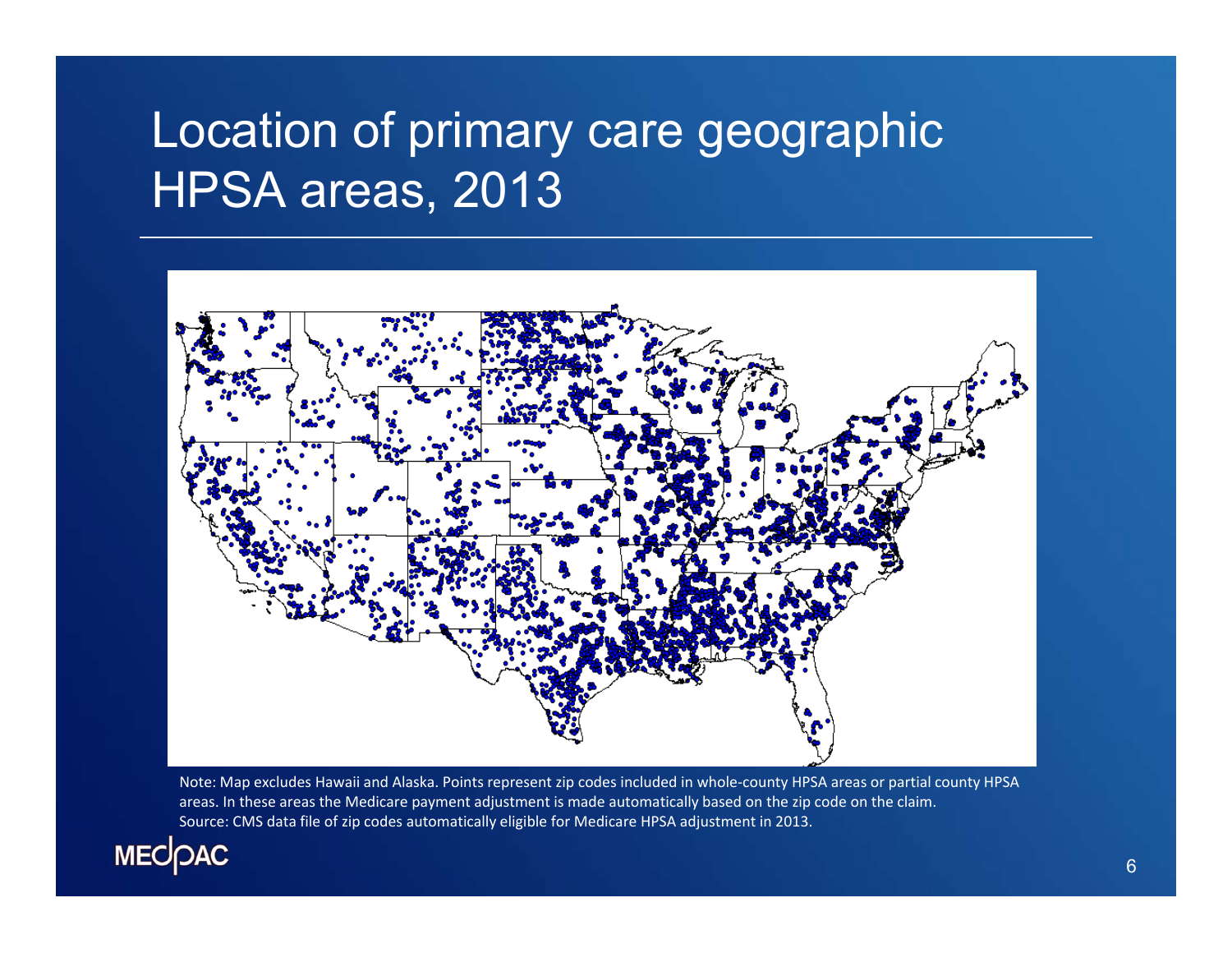# HPSA bonus payments nearly tripled in last 10 years



#### **HPSA Payments totaled \$274 million in 2011**

Source: Centers for Medicare & Medicaid Services Office of Financial Management

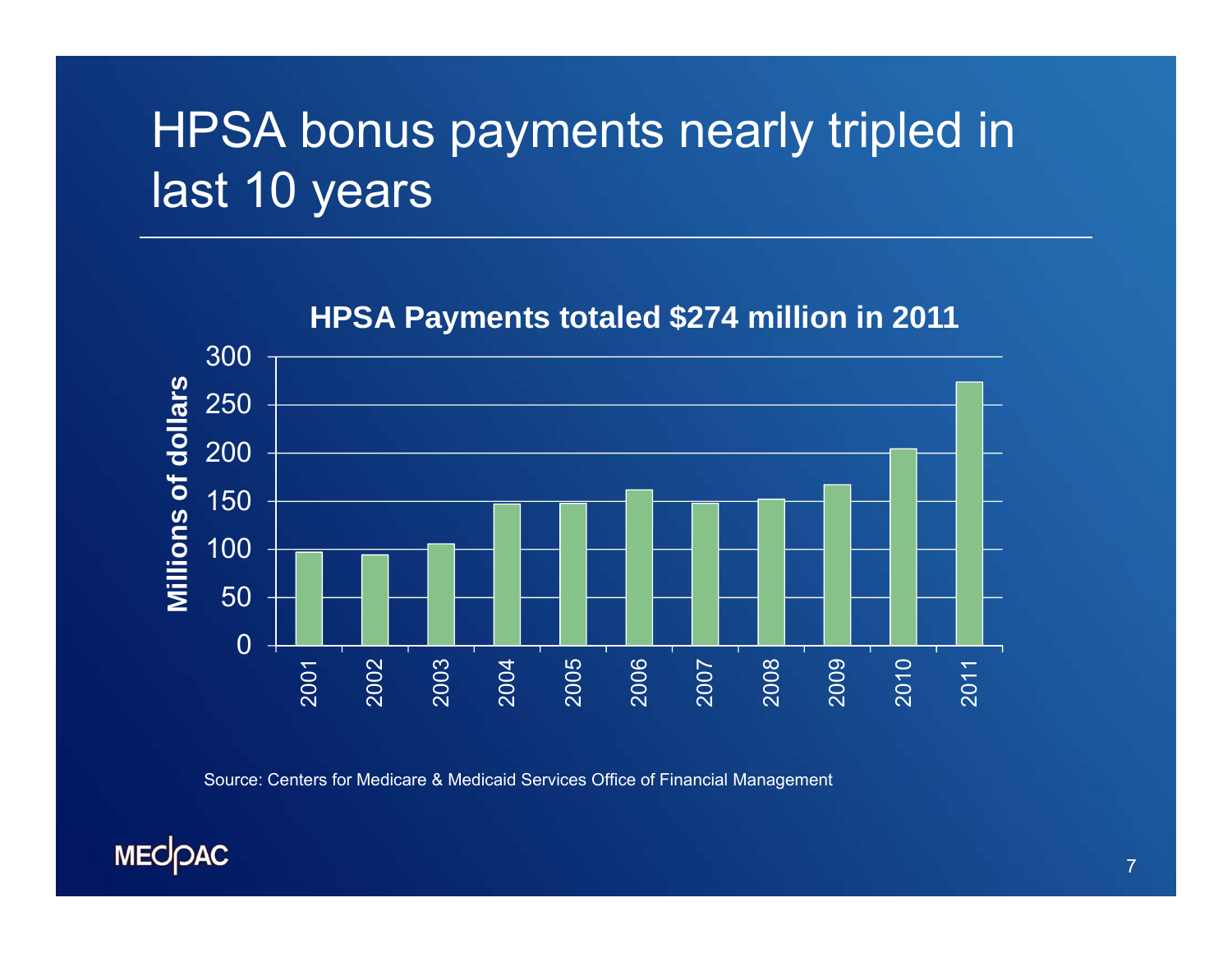# Medicare's payment in HPSA areas in 2011-by specialty



Note: (HPSA) health professional shortage area. Primary care specialties are those eligible for the Primary Care Incentive Program: family practice, internal medicine, pediatrics, and geriatric medicine. Surgical specialties include general surgery, orthopedic surgery, ophthalmology, and others. These initial analyses exclude the payment adjustments for professional services billed by critical access hospitals under the optional method.



Source: MedPAC analysis of claims data for 100 percent of Medicare beneficiaries.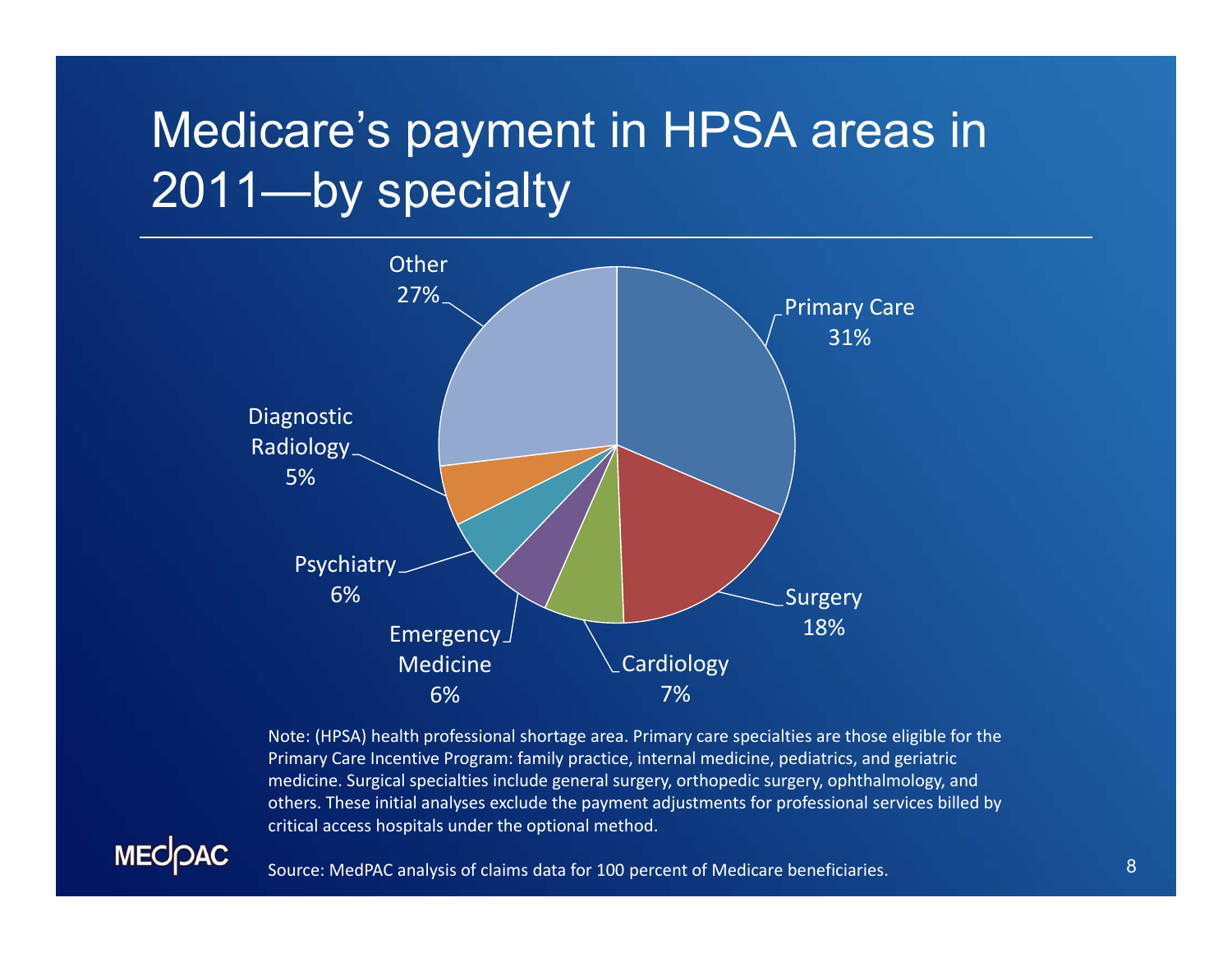# Medicare's payment in HPSA areas in 2011—by type of service



Note: HPSA (health professional shortage area). Primary care services are services defined as such for the Primary Care Incentive Program: office visits, home visits, and visits to patients in certain nonacute facility settings (e.g., skilled nursing and intermediate care). These initial analyses exclude the payment adjustments for professional services billed by critical access hospitals under the optional method.



Source: MedPAC analysis of claims data for 100 percent of Medicare beneficiaries.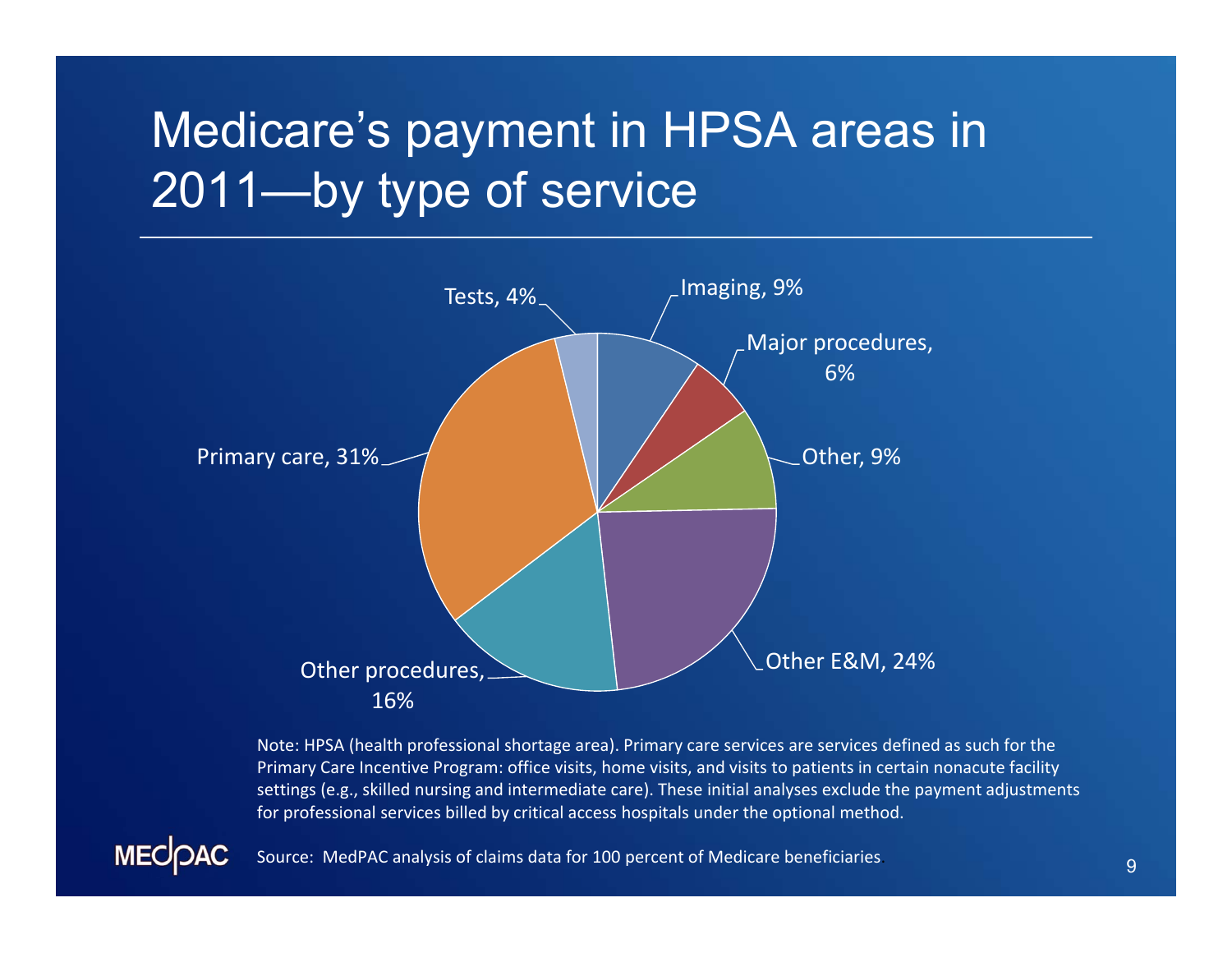## Medicare's payment in HPSA areas service use

| Region          | Annual visits to physician office or outpatient<br>facility per beneficiary |
|-----------------|-----------------------------------------------------------------------------|
| <b>Mean</b>     |                                                                             |
| <b>HPSA</b>     | 10.3                                                                        |
| <b>Not HPSA</b> | 10.0                                                                        |
|                 |                                                                             |
| Range           |                                                                             |
| <b>HPSA</b>     | 8.1 to 12.4                                                                 |
| <b>Not HPSA</b> | 7.6 to 12.2                                                                 |

Note: HPSA (health professional shortage area). Analysis compares ZIP code areas in whole‐ county HPSAs and other areas. Range values compare the 10<sup>th</sup> percentiles and the 90<sup>th</sup> percentiles of service use.

Source: MedPAC analysis of beneficiary‐level Medicare spending from the 2008 Beneficiary Annual Summary File.

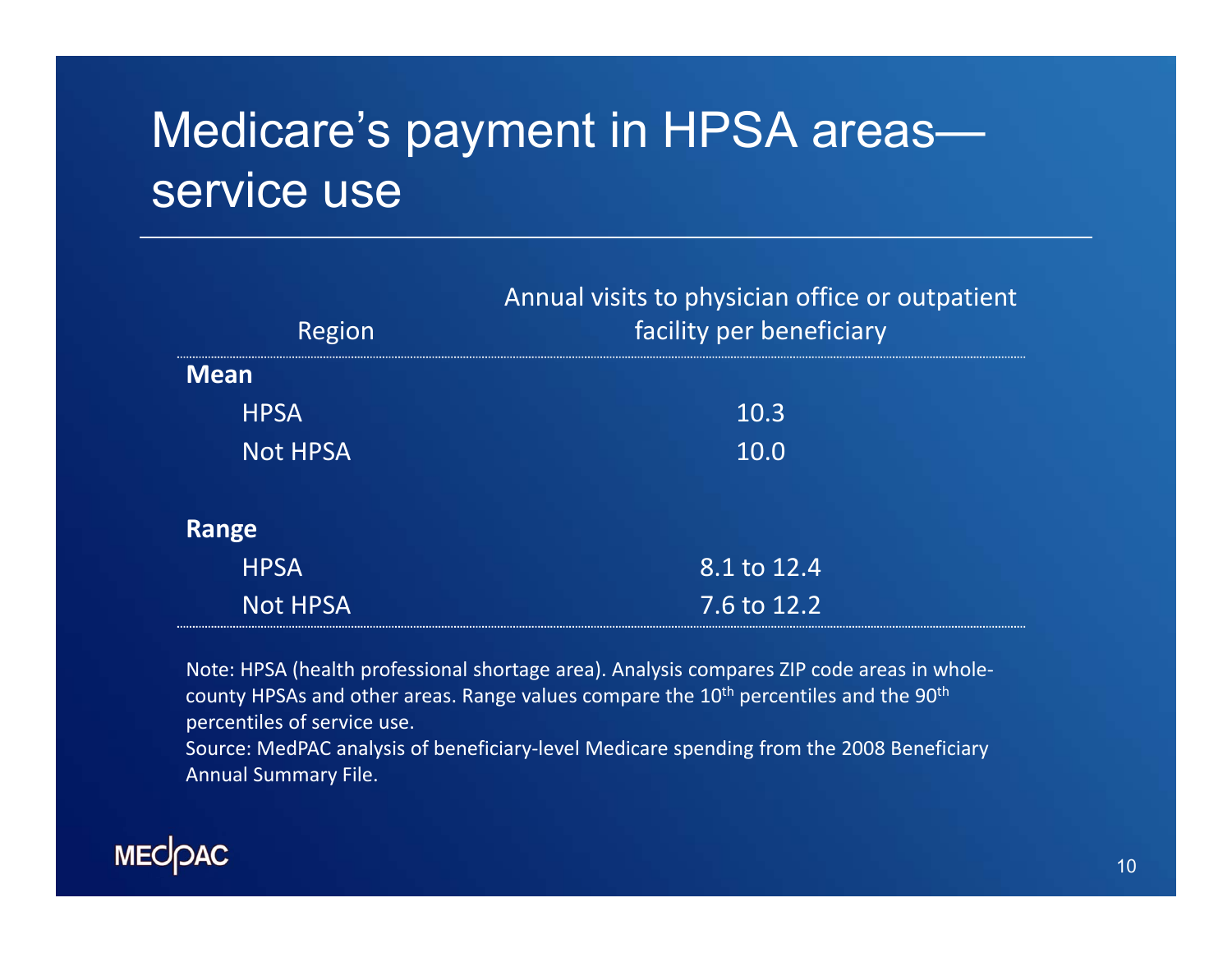#### Issues: HPSA designation

- **Administrative process for designating and** de-designating HPSA areas
	- **No uniform national process for designation**
	- **Timeliness of removing HPSA designation**
- **HPSA does not count certain providers** 
	- $\blacksquare$  Excludes advanced-practice nurses and physician assistants
	- Could substantially change the number of HPSAs and depth of shortage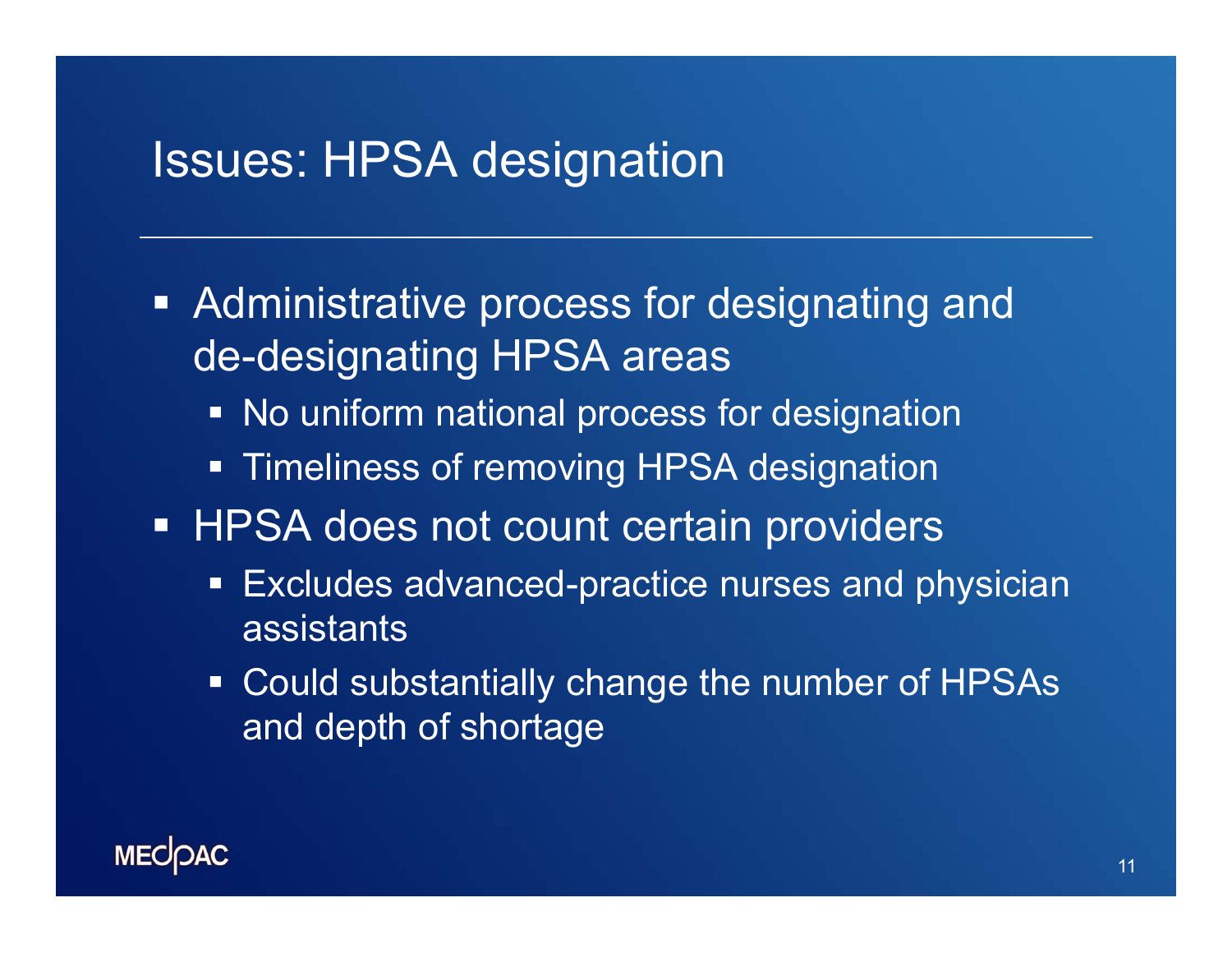## Issues: Medicare HPSA payment adjustment

#### **HPSA not designed for Medicare program**

- Measure created for National Health Service Corps, used in about 30 other federal programs
- **Does not include measures specific to Medicare** beneficiaries
- Payment adjustment does not apply to all practitioners
	- Excludes advanced-practice nurses and physician assistants

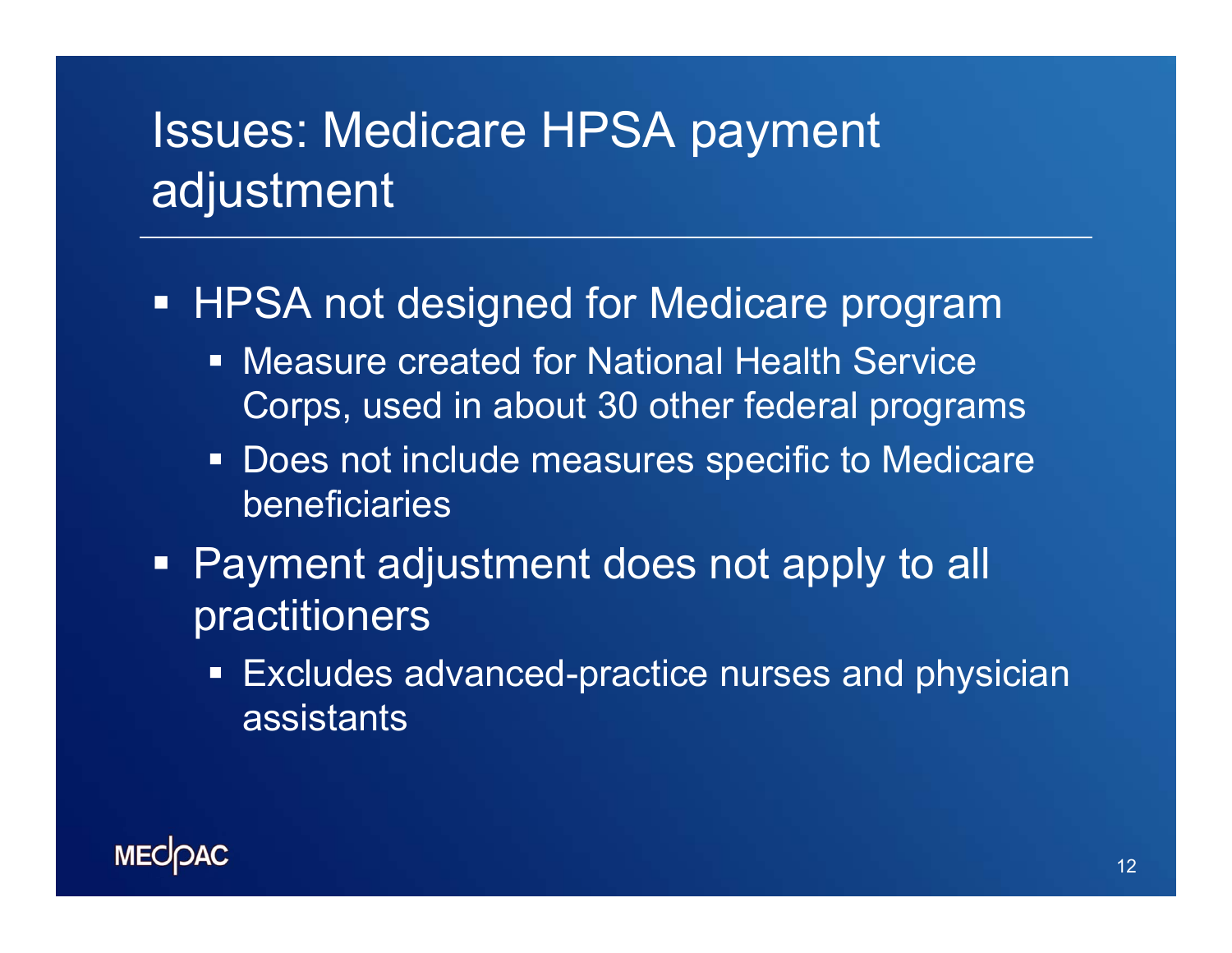#### Issues: HPSA and access for Medicare beneficiaries

- HPSA focuses on supply, doesn't address differences in practice style, productivity or demand
- No or limited evidence to support a relationship between supply of ambulatory care providers and access to care for Medicare beneficiaries